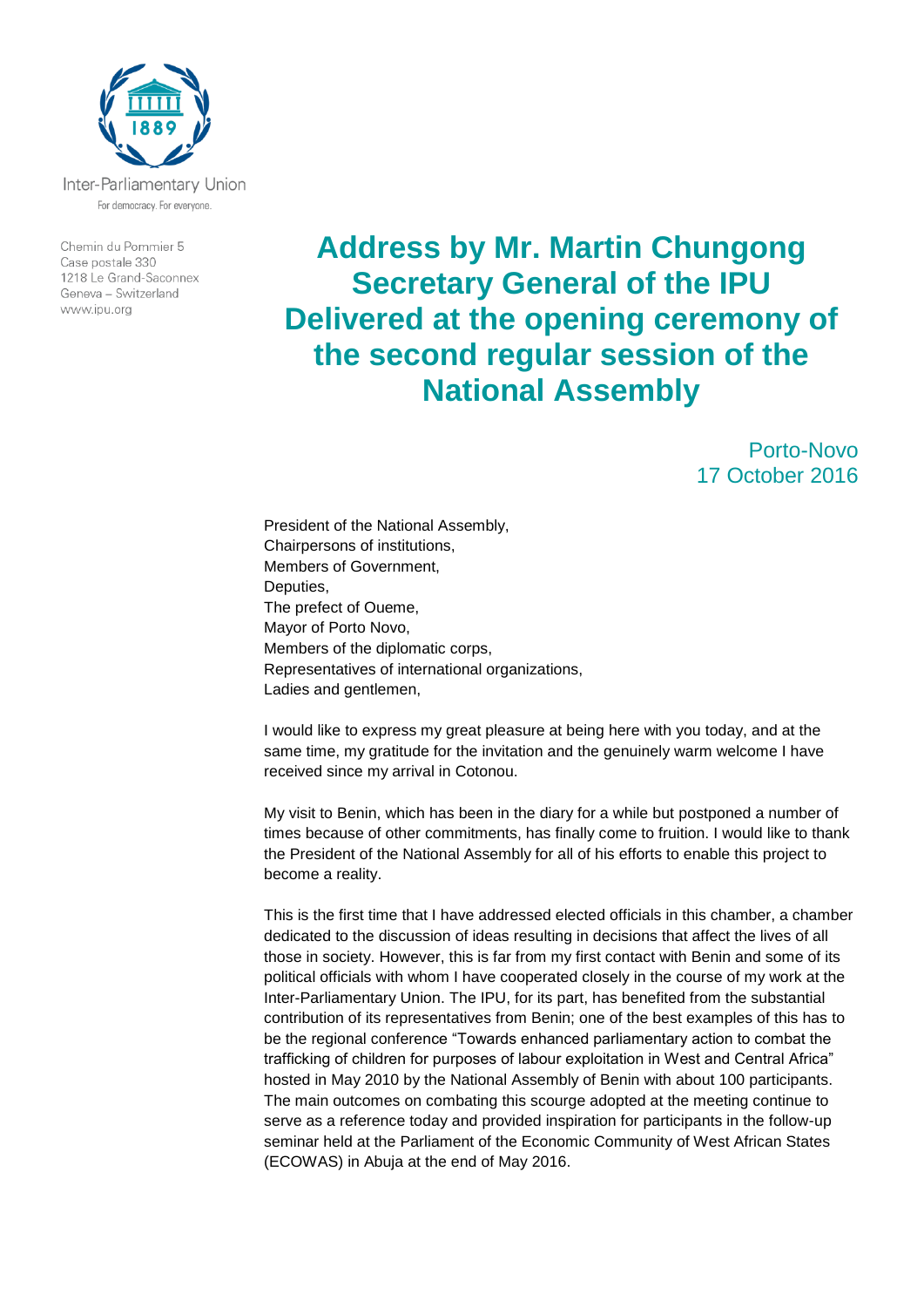Mr. President, I would like to commend this laudable investment and your continued interest, availability and support, which I greatly appreciate and hope will continue. Benin is well known for its vibrant democracy and I fully subscribe to the idea of free speech in Benin, which is the reflection of freedom of expression, one of the tenets of democracy. In addition, alternation, good governance, the smooth functioning of institutions in accordance with the rule of law, accountability, and a dynamic civil society are all essential for democracy to take root and flourish and are finding fertile ground in your country through the efforts of actors driven by a sense of responsibility and working for the common good. This is, I think, the secret to the vitality of the democracy in Benin; the success of recent electoral consultations is a good example of this.

All this is down to the work of the sociopolitical and economic actors in Benin, namely you, the parliamentarians, who work tirelessly to generate new momentum to make democracy enduring for the benefit of those you have the privilege to represent. However, I am convinced of the need for ongoing efforts to strengthen democracy in Benin, however effective it may be. This is consistent with the very principle of democracy and will enable it to respond appropriately to the manifold challenges that are reflected in the many and pressing expectations of your voters.

Elected by the people, you are also guardians of their human rights.

As part of your prerogatives in law making, budgetary voting and overseeing the actions of government, you have the responsibility for transposing international and regional norms in the area of human rights into national legislation, allocating sufficient resources for the implementation of related policies and programmes and ensuring their implementation. Sessions, such as the one opening today, provide an opportunity to put the case for further resources to implement priority activities. The IPU has been working for a number of years on involving parliaments in the work of the Human Rights Council. This United Nations mechanism is responsible, through its Universal Periodic Review, for ensuring that States respect their human rights obligations. We mustn't hesitate in naming an issue, because this means identifying it, and then beginning the process of tackling it. I would like to encourage you to continue to favour dialogue and discussion – the preferred modus operandi of parliament – and to listen, particularly to your voters, so that Benin will continue to enjoy its reputation as a calm country.

I am sure that you will continue to look out for of the warning signs of conflict, which are generally frustrations born out of human rights violations. In this regard, the subject of the general debate at the 135th Assembly, which begins on 23 October in Geneva, is entitled "Human rights abuses as precursors of conflict: parliaments as early responders". Parliamentarians from all over the world will be considering every possibility to develop a parliamentary contribution on defusing conflicts in a timely manner. I hope that the National Assembly of Benin will contribute to the discussion. As to equality between men and women, we all know the key role of women in our society. However, because of a desire to protect that may be too strong, women often take a back seat although their qualities should be valued and harnessed at all governance levels. It is incumbent upon you, as legislators, to strive to advance the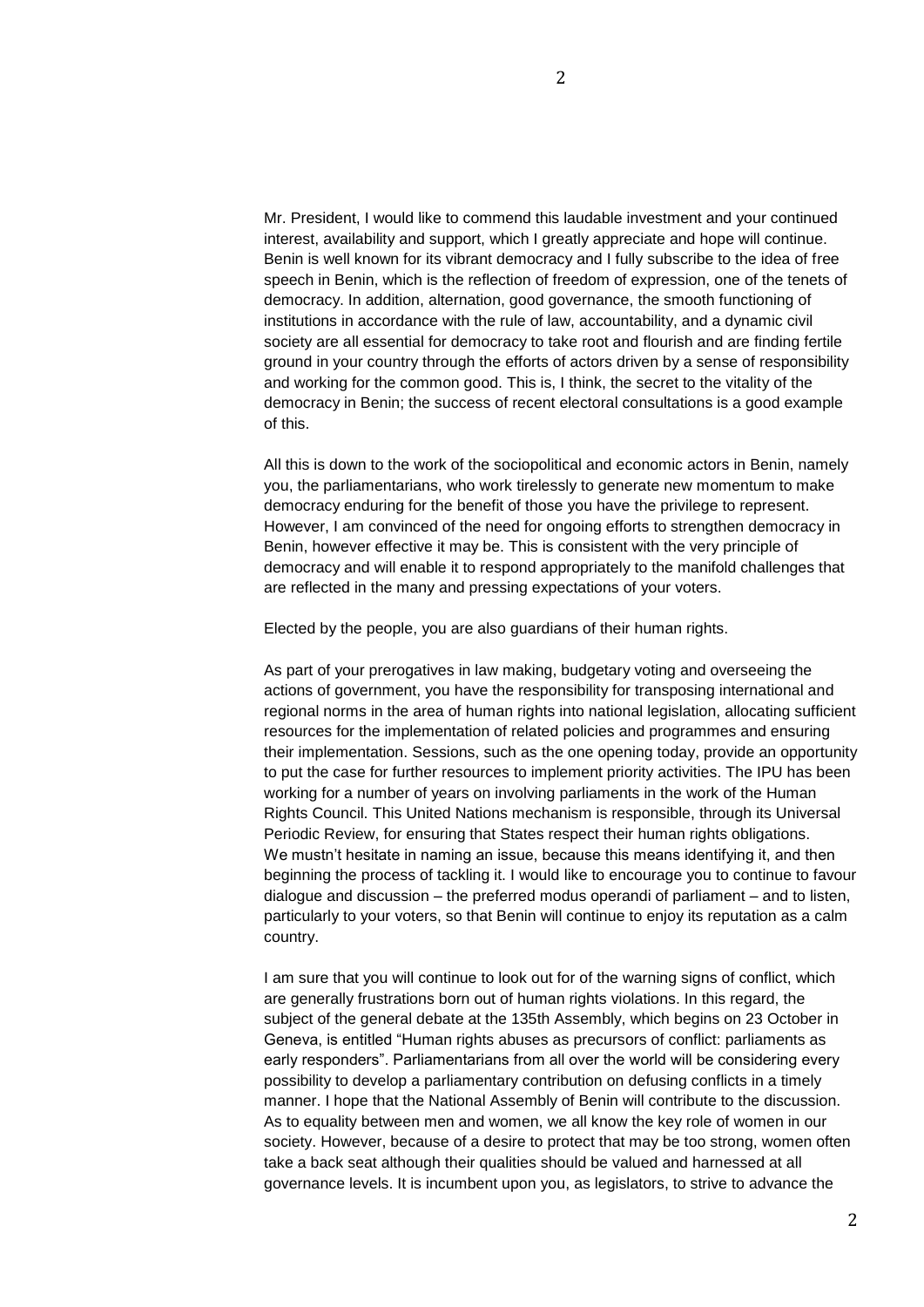status of women, combat all forms of discrimination against women, and include women in all stages of decision-making. It goes without saying that I would like to see more women in this auditorium in the near future. I believe that women account for only 7 per cent of the national representation. Yet, the global average stands at around 23 per cent.

Young people are the future and should receive particular attention from you. They must have the tools to enable them to gradually become involved in political life and, like women, to be involved in the entire decision-making process.

The new agenda for sustainable development adopted last year consists of 17 goals and 167 targets aimed at realizing the most basic rights of populations. It includes the right to education, food, health, water, basic sanitation, decent work, social security, as well as civil and political rights concerning good administration and justice, political participation, freedom of expression and association and protection of the planet, and should serve to drive the programmes and policies of States over the next 15 years. There is a real correlation between democracy and development. Promoting accountability and the equitable distribution of resources, and fighting corruption should foster a healthy environment conducive to investment, and in time, boost the economy. Just as the enjoyment of basic economic rights should make it easier for populations to support efforts to promote the rule of law.

For you, elected representatives, the new development programme represents an ideal opportunity and offers a roadmap that should help parliaments to identify priorities to better meet the needs of the people.

The important means you have at your disposal as parliamentarians should enable you to contribute to the general efforts to ensure that this ambitious programme is fully implemented. As part of its new strategy to strengthen the capacities of parliamentarians for greater effectiveness, the Inter-Parliamentary Union is currently conducting awareness-raising campaigns for parliamentarians.

I hope that the National Assembly of Benin will think about contributing to the implementation of this programme at the national level. The Scaling Up Nutrition movement, which Benin joined in September 2011, could serve as a springboard for your involvement in the implementation of this new programme.

Mr. President, Ladies and gentlemen,

For several years, the whole world has been seriously affected by rampant terrorism and its deadly activities that strike fear into the heart of our populations. Boko Haram, Ansar Dine and Al Shabab, African branches of these criminal groups, are spreading their deadly net across West and East Africa. Although the threat is serious, the situation remains manageable. We must not give into fear because the enemy itself is fearful and is operating clandestinely. You should take advantage of this weakness and arm yourselves with the political courage to address this scourge that is making the lives of our populations unbearable with calm, seriousness and perseverance.